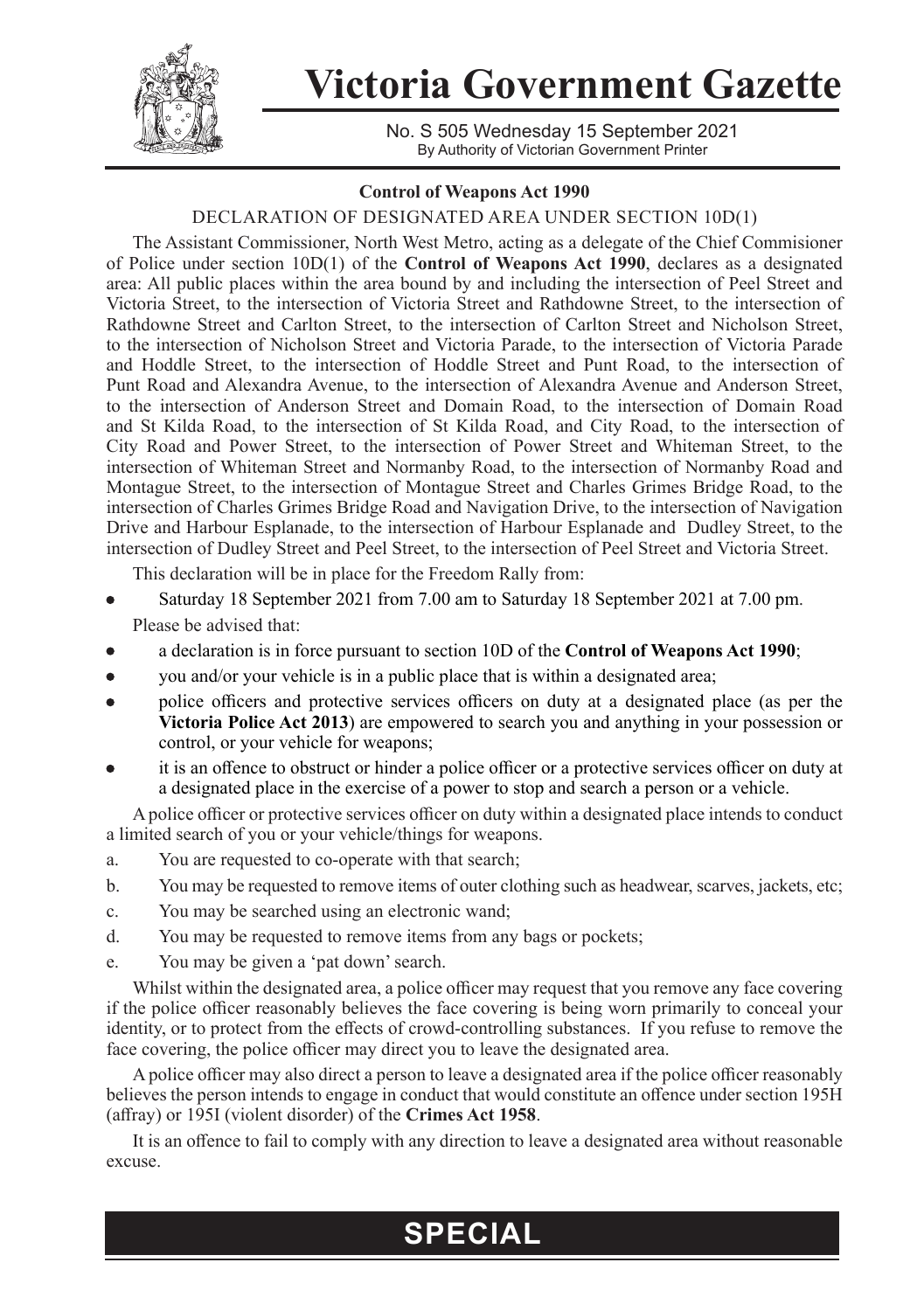

### VICTORIA POLICE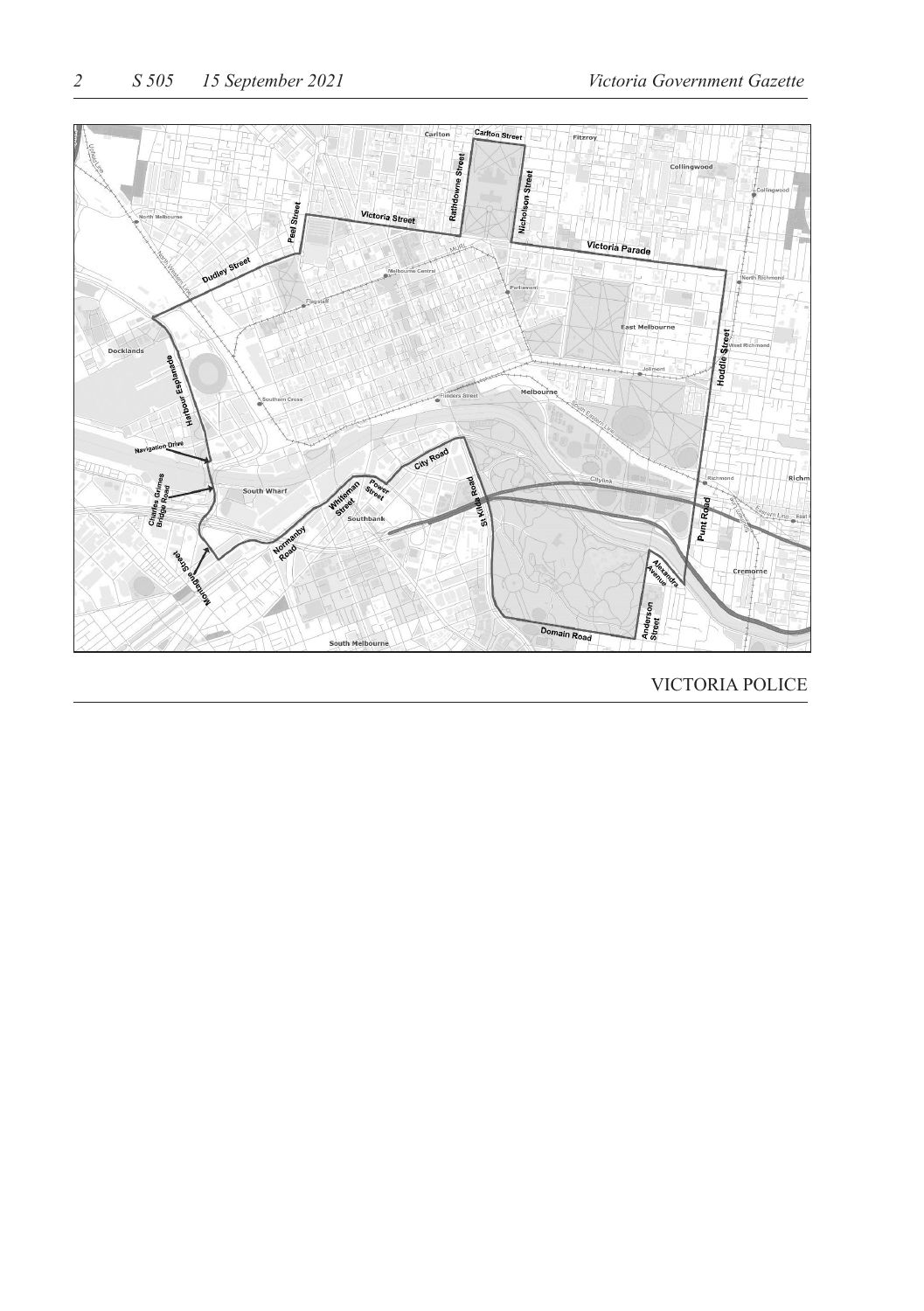This page was left blank intentionally